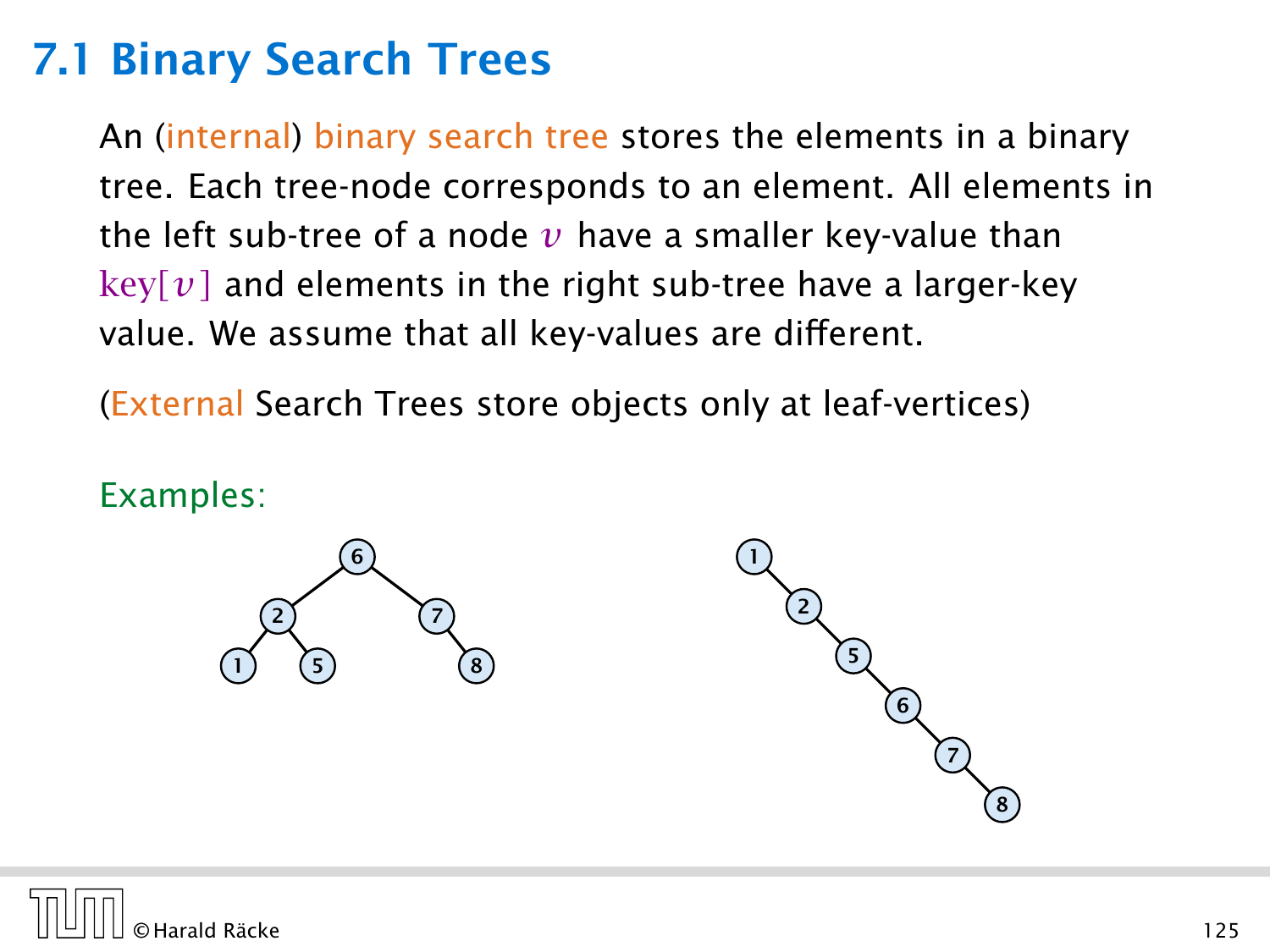## 7.1 Binary Search Trees

We consider the following operations on binary search trees. Note that this is a super-set of the dictionary-operations.

- $\blacktriangleright$  *T*. insert $(x)$
- $\blacktriangleright$  *T*. delete $(x)$
- $\blacktriangleright$  *T*. search $(k)$
- $\blacktriangleright$  *T*. successor $(x)$
- $\blacktriangleright$  *T*. predecessor $(x)$
- $\blacktriangleright$  *T*. minimum()
- $\blacktriangleright$  *T*. maximum()

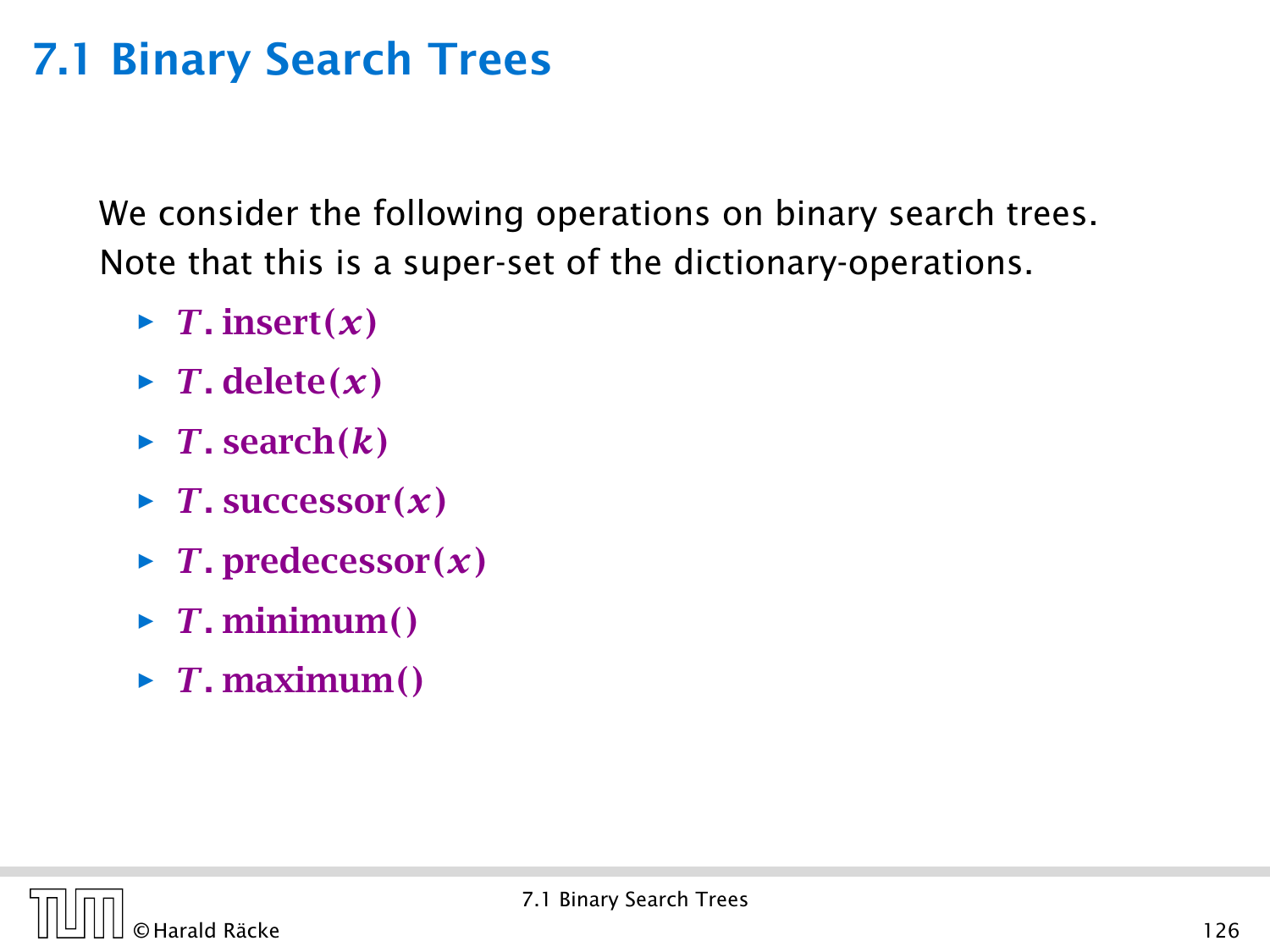

### Algorithm 5 TreeSearch*(x, k)*

- 1: if  $x = \text{null}$  or  $k = \text{key}[x]$  return  $x$
- 2: if  $k < \text{key}[x]$  return TreeSearch(left[x], k)
- 3: else return TreeSearch*(*right*[x], k)*

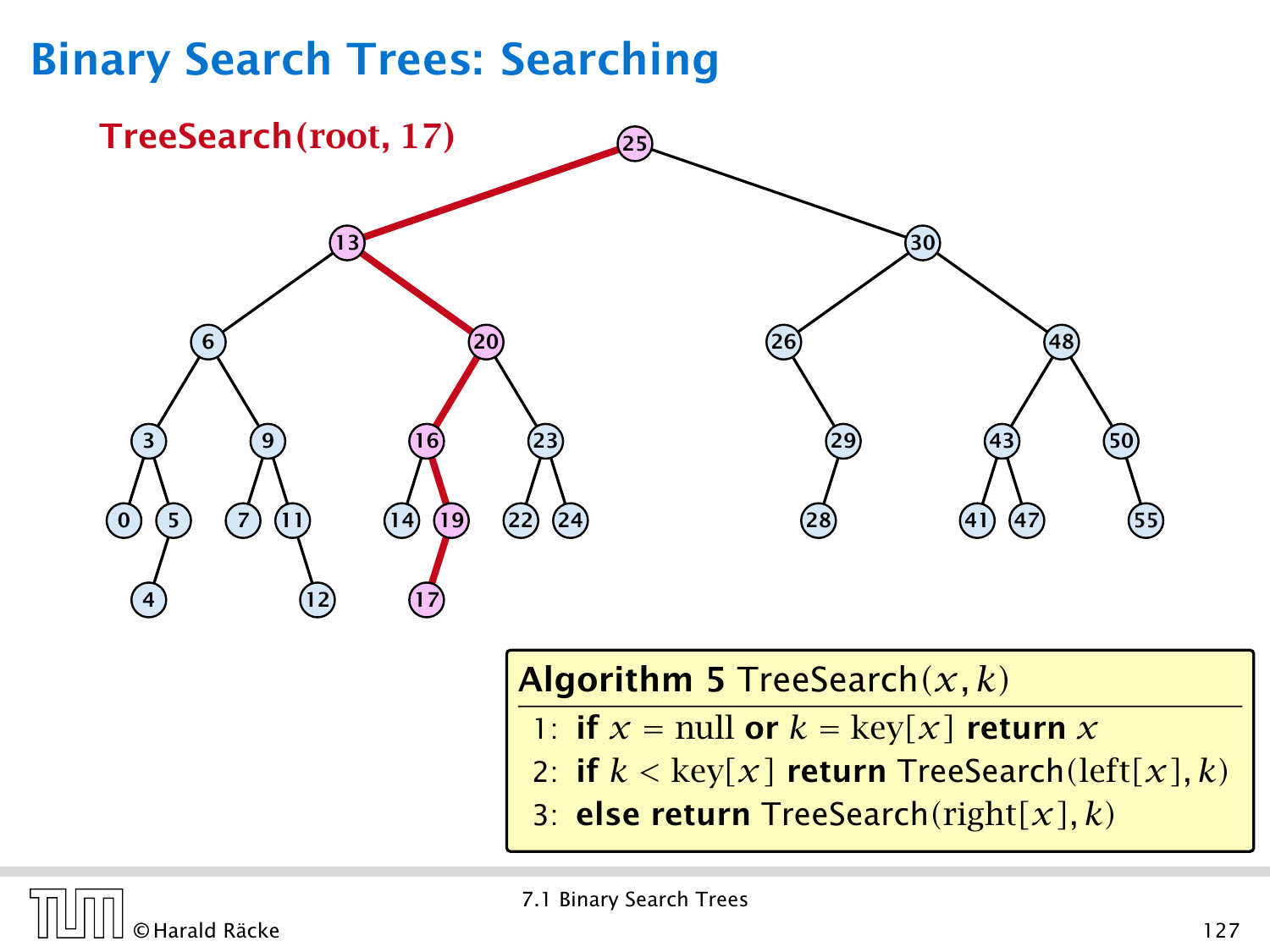

### Algorithm 5 TreeSearch*(x, k)*

- 1: if  $x = \text{null}$  or  $k = \text{key}[x]$  return  $x$
- 2: if  $k < \text{key}[x]$  return TreeSearch(left[x], k)
- 3: else return TreeSearch*(*right*[x], k)*

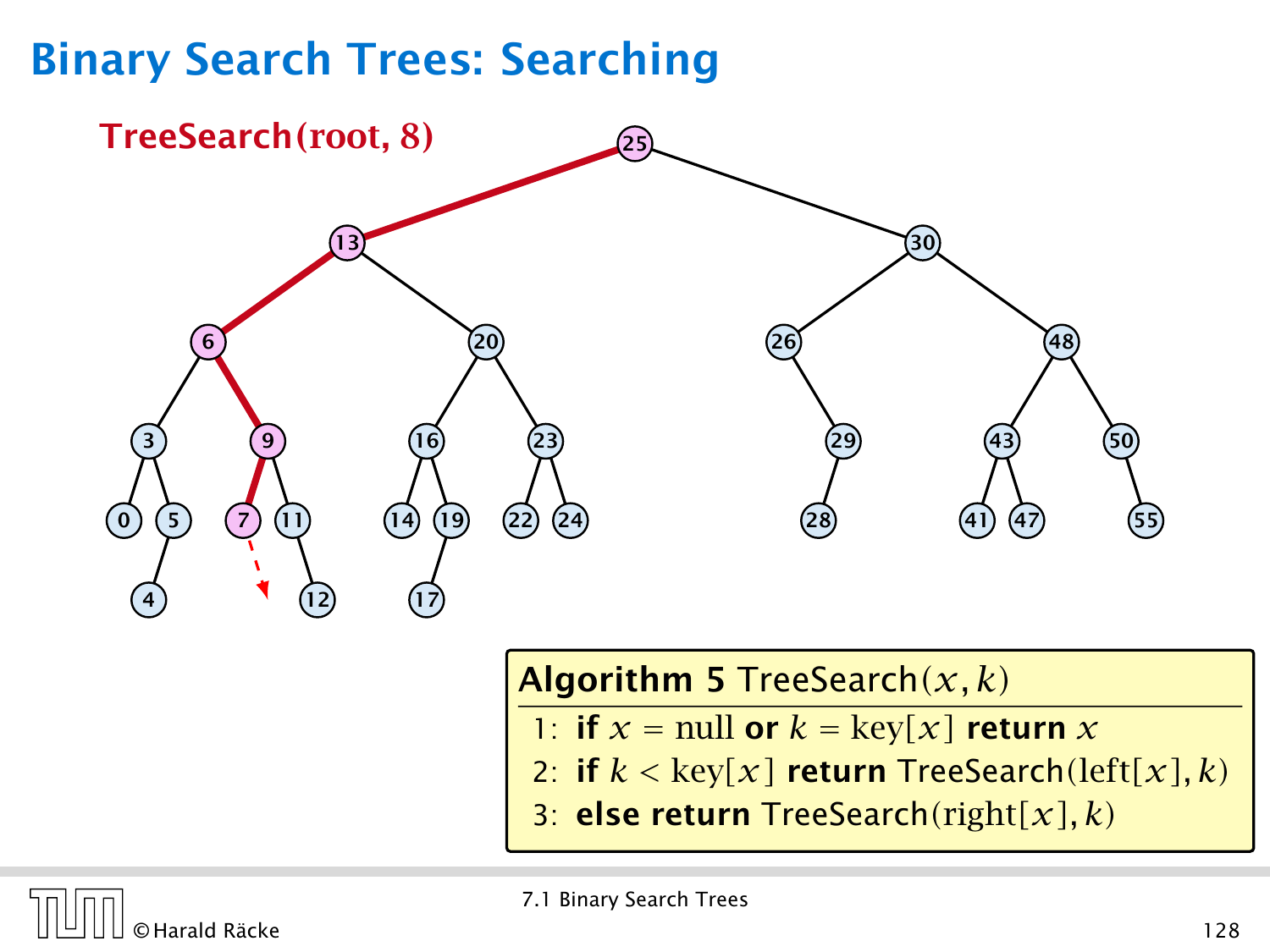# Binary Search Trees: Minimum



## Algorithm 6 TreeMin*(x)*

- 1: if  $x = \text{null}$  or  $\text{left}[x] = \text{null}$  return  $x$
- 2: return TreeMin*(*left*[x])*

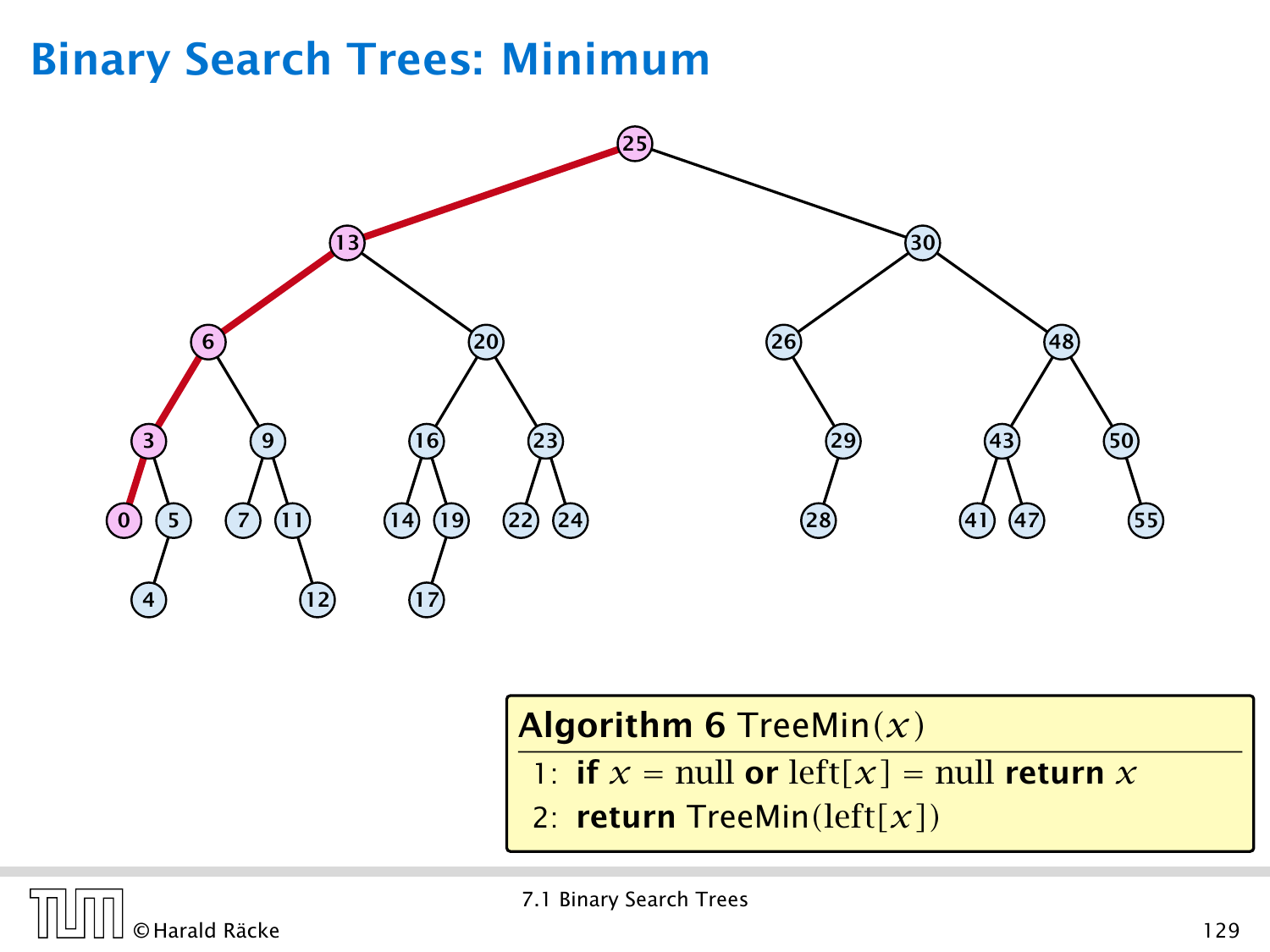## Binary Search Trees: Successor



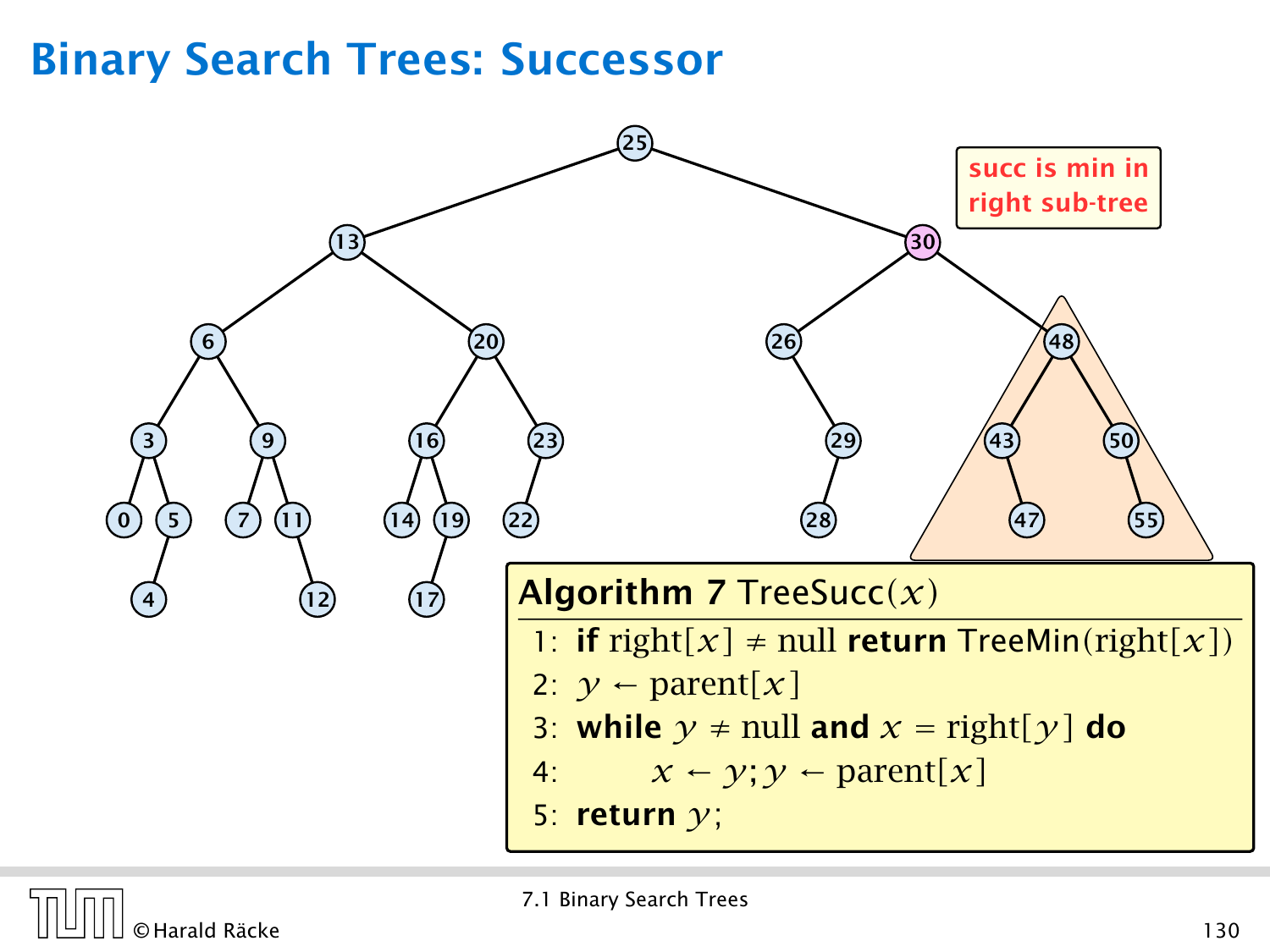# Binary Search Trees: Successor



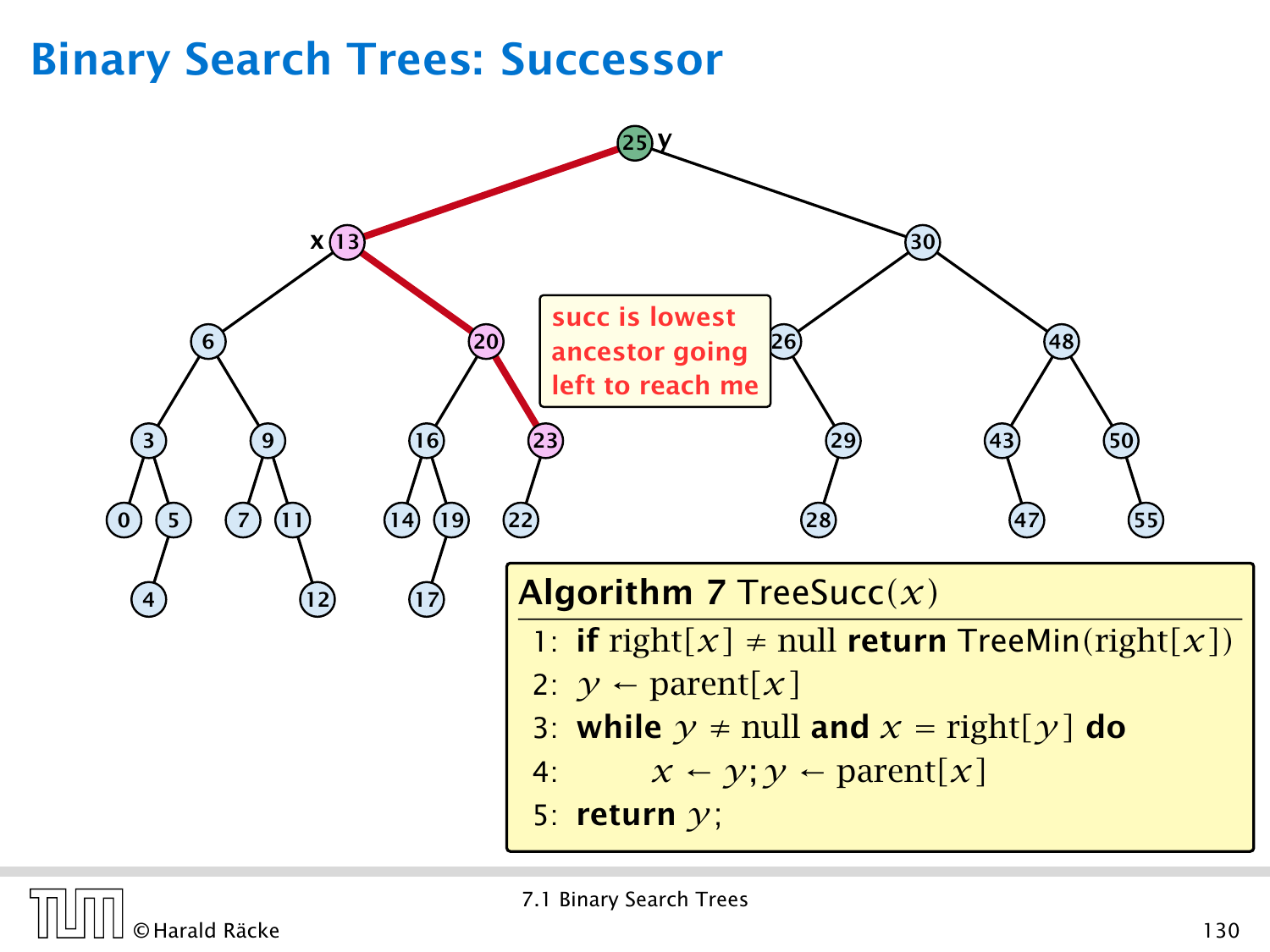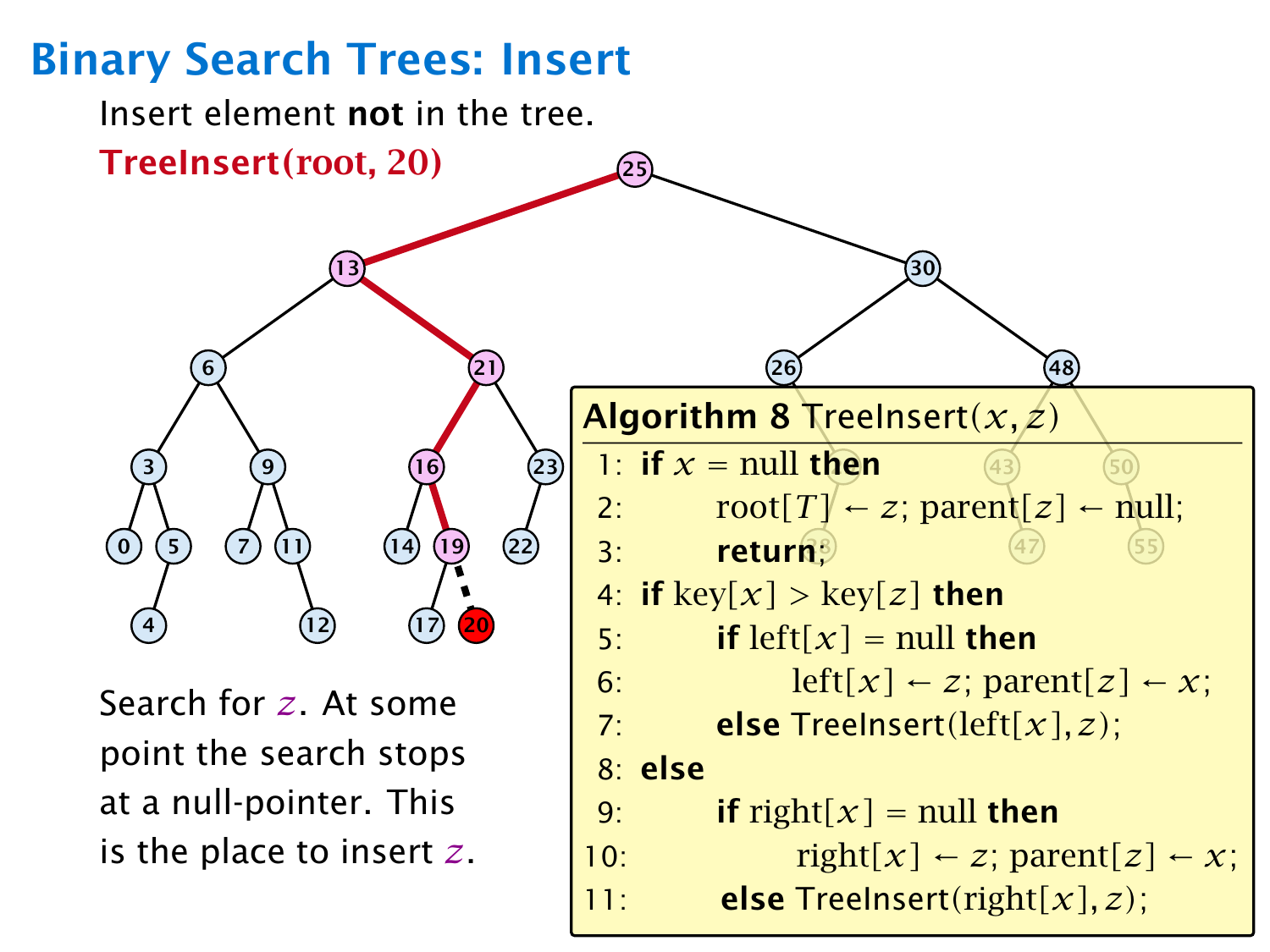## Binary Search Trees: Delete



## Case 1:

Element does not have any children

**Follow** Simply go to the parent and set the corresponding pointer to null.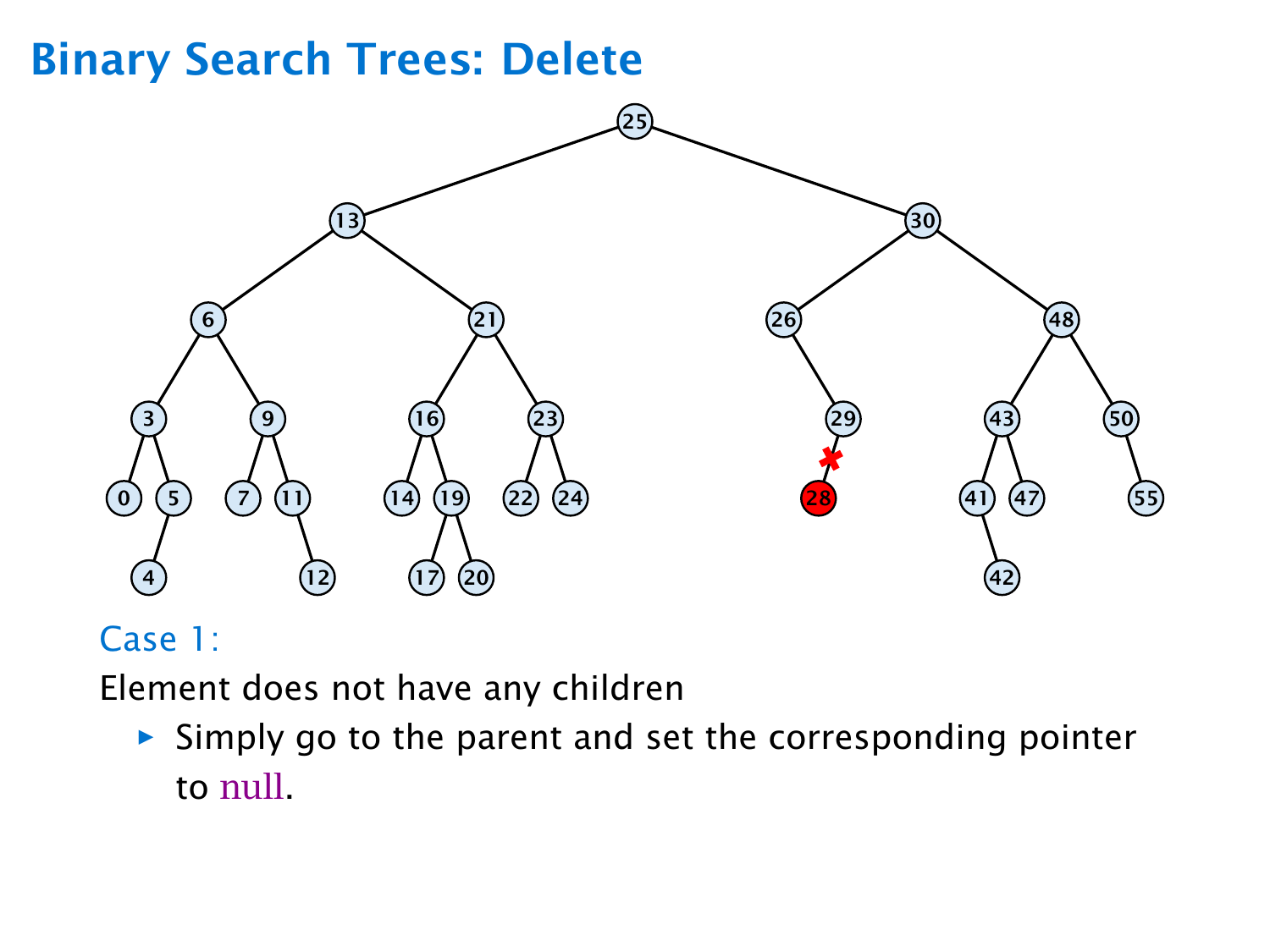#### Binary Search Trees: Delete 30  $\odot$  5  $\left( 7\right)$   $(14)$   $(19)$ 17) (20  $(22)$   $(24)$

### Case 2:

Element has exactly one child

 $\triangleright$  Splice the element out of the tree by connecting its parent to its successor.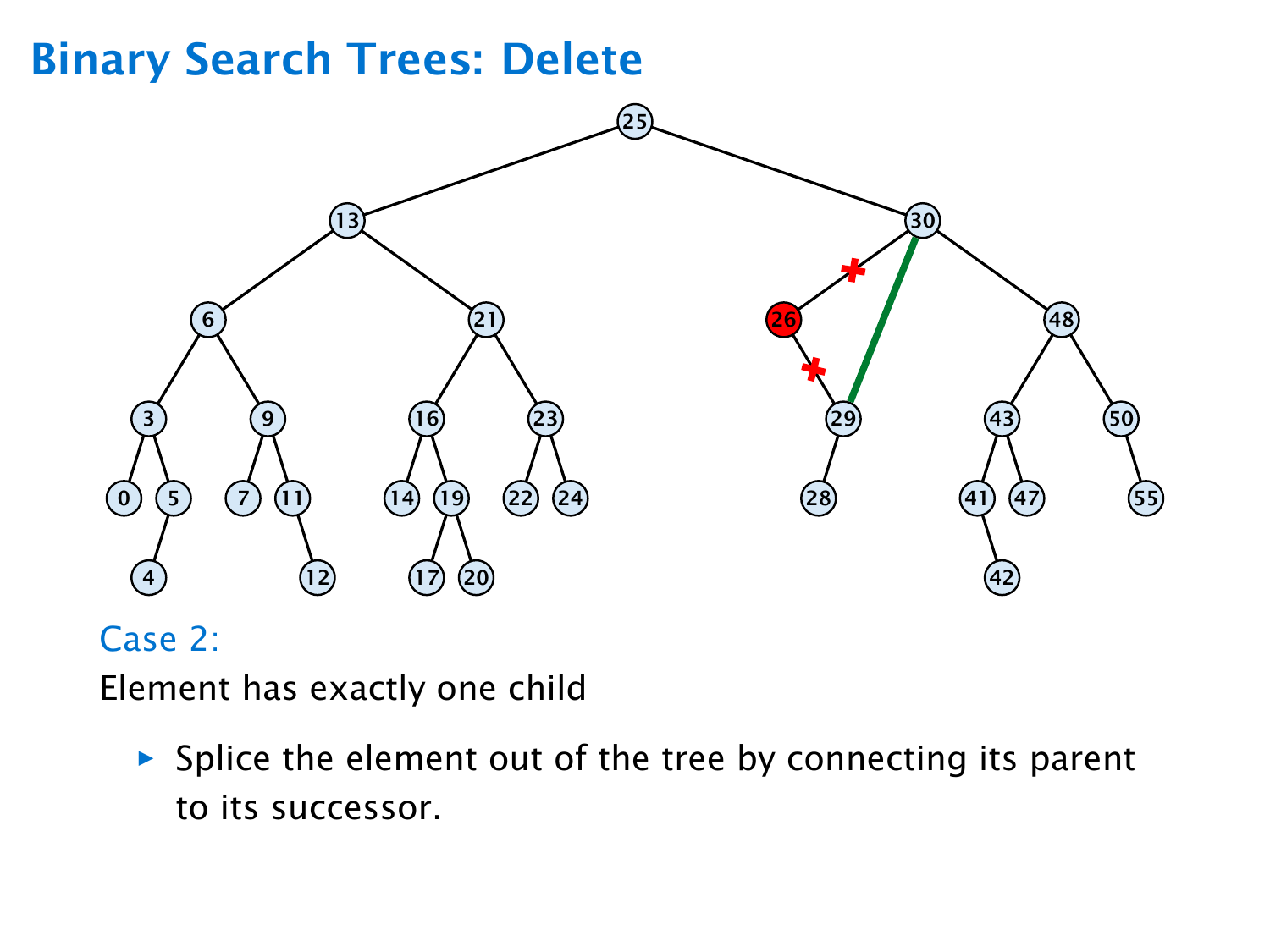#### Binary Search Trees: Delete 30  $\odot$  5  $\left( 7\right)$   $(14)$   $(19)$ 17) (20  $(22)$   $(24)$

## Case 3:

Element has two children

- **Find the successor of the element**
- ▶ Splice successor out of the tree
- **For Replace content of element by content of successor**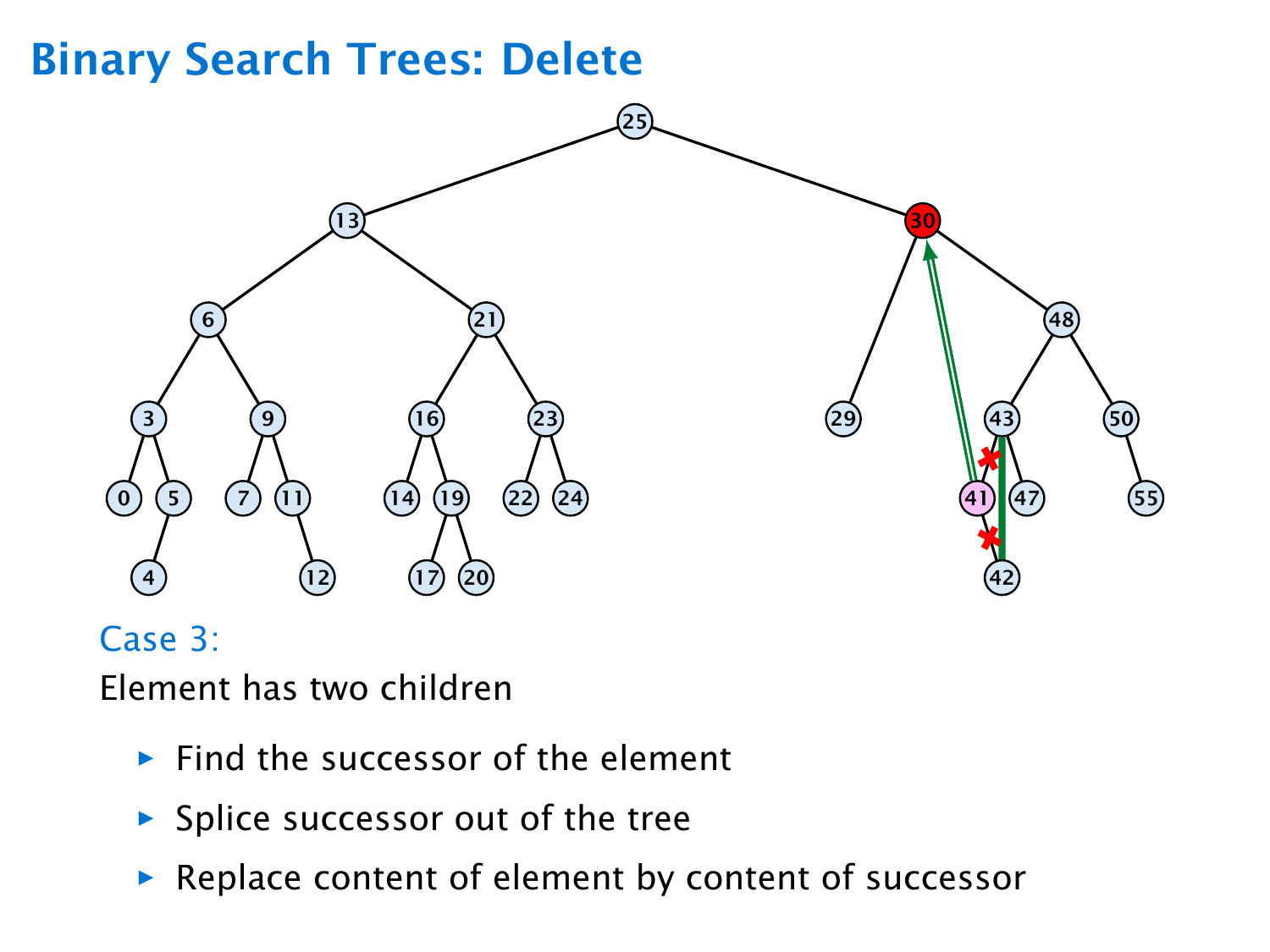# Binary Search Trees: Delete

```
Algorithm 9 TreeDelete(z)
 1: if left[z] = null or right[z] = null<br>2: then v \leftarrow z else v \leftarrow TreeSu2: then y \leftarrow z else y \leftarrow TreeSucc(z); select y to splice out
 3: if left[\gamma] \neq \text{null}4: then x ← left[y] else x ← right[y];
x is child of y (or null)
 5: if x \neq \text{null} then \text{parent}[x] \leftarrow \text{parent}[y]; \qquad \text{parent}[x] is correct
 6: if parent[\gamma] = null then
 7: \text{root}[T] \leftarrow x8: else
9: if y = left[parent[y]] then<br>10: be left [parent [y]] \leftarrow xleft[ parent[\gamma]\right] ← x
11: else
12: right[parent[\gamma]] \leftarrow x13: if y \neq z then copy y-data to z\epsilon fix pointer to x
```
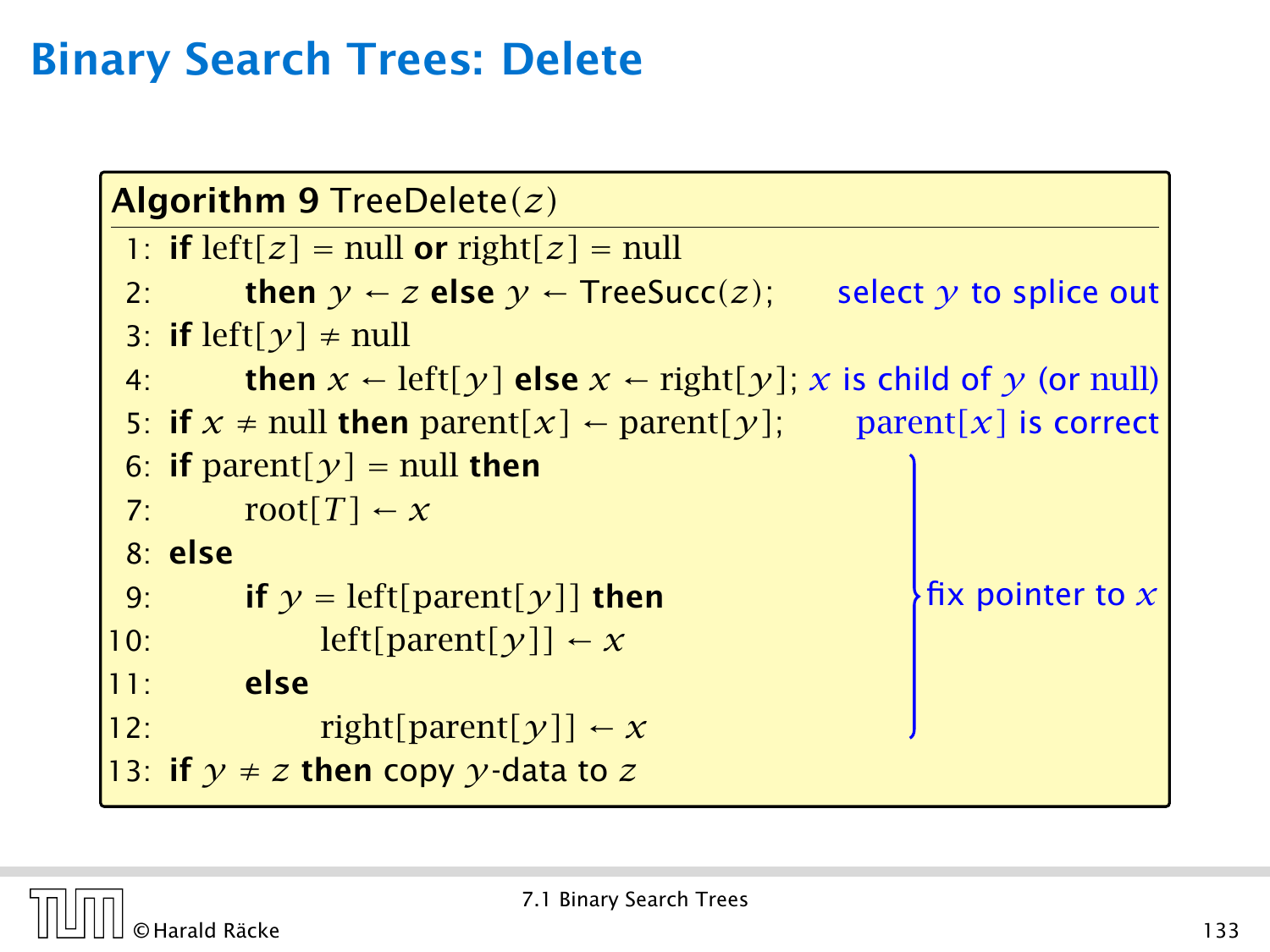# Balanced Binary Search Trees

All operations on a binary search tree can be performed in time  $O(h)$ , where h denotes the height of the tree.

However the height of the tree may become as large as Θ*(n)*.

## Balanced Binary Search Trees

With each insert- and delete-operation perform local adjustments to guarantee a height of  $O(\log n)$ .

AVL-trees, Red-black trees, Scapegoat trees, 2-3 trees, B-trees, AA trees, Treaps

similar: SPLAY trees.